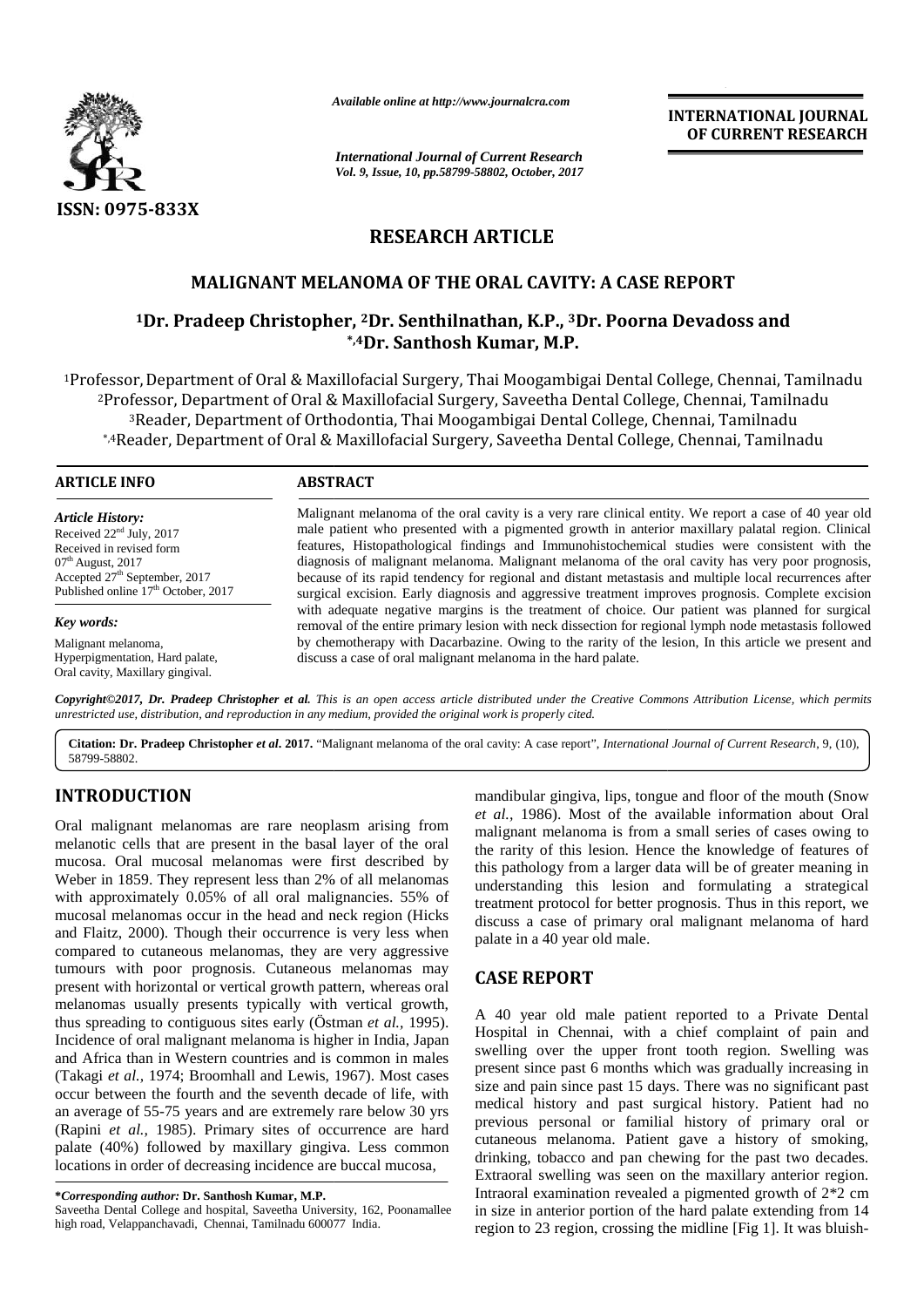black in colour, ulcerated with irregular borders, soft in consistency with mild bleeding and tender on palpation. On physical examination, no clinically atypical or suspicious nevi were observed on the skin or scalp. Teeth in the area of growth were mobile and in malocclusion. On palpation of the neck, enlarged regional lymph nodes were detected. Based on the history and clinical features, the lesion was provisionally diagnosed as primary mucosal malignant melanoma involving the hard palate. Routine blood investigations were done which were within normal limits. Incisional biopsy was done and histopathology report confirmed the diagnosis of malignant mucosal melanoma. Immunohistochemical analysis revealed that the lesion was positive for HMB-45, Melan-A, S-100 further confirming the diagnosis of malignant melanoma. Computerized tomography [CT] scan revealed the extent of lesion in maxilla in all the planes with bony destruction and showed presence of regional lymph node involvement [Fig 2, Fig 3].



**Fig. 1. Intraoral view of melanoma**



**Fig. 2. Sagittal section of CT Scan showing lesion in maxilla**



**Fig. 3. Axial section of CT Scan showing lesion in maxilla**

Chest x-ray examination excluded metastases in the lungs. The patient was planned for surgical removal of the entire primary lesion with neck dissection for regional lymph node metastasis followed by chemotherapy with Dacarbazine.

#### **DISCUSSION**

Etiology of oral malignant melanoma is unknown, although risk factors identified are tobacco, betel nuts, mechanical trauma from ill-fitting dentures and formaldehyde /nitrosamine exposure (Gu *et al.,* 2003). Our patient has a long history of smoking, tobacco and pan chewing. Oral melanomas can occur in normal mucosa or may arise from pre-existing pigmented [melanotic] areas (Takagi et al., 1974). Based on clinical appearance Tanaka et al classified oral malignant melanoma into five types: pigmented nodular, non-pigmented nodular, pigmented macular, pigmented mixed and non-pigmented mixed (Tanaka *et al.*, 2001). It can be solitary or multiple. The colour varies from bluish-black to tan brown (Tanaka *et al.,* 1994) or it can be amelanotic (Notani *et al.,* 2002). In our case the pigmented growth was seen in hard palate which is the most common site for the occurrence of malignant melanoma in the oral cavity. The lesion is asymptomatic in early stages, which contributes for the delay in diagnosis. Manifestations present in advanced lesions are bleeding, pain, swelling, growth, ulceration, extensive destruction of the underlying bone and loosening of teeth which makes the patient seek for treatment (Meleti *et al.,* 2007). However prognosis is poor at this stage and our patient had all these clinical features. Mucosal melanoma can be primary or metastatic. According to the criteria given by Greene *et al.* (1953) for the diagnosis of primary oral mucosal melanoma, our case was a primary lesion as we could not identify any melanoma elsewhere in the body.

Oral malignant melanoma resembles many other pigmented lesions of the oral cavity. Differential diagnosis for oral melanomas includes oral melanotic macule, smoking associated melanosis, melanoplakia, pituitary-based Cushing's syndrome, post inflammatory pigmentation, melanocanthoma, melanocytic nevi of the oral mucosa, blue nevi, spitz nevi, Addison's disease, Peutz-Jeghers syndrome, neurofibromatosis, polyostotic fibrous dysplasia, amalgam tattoo, Kaposi's sarcoma and physiologic pigmentation (Femiano *et al.,* 2008; Pour *et al.,* 2008). Histopathological report is the key to the confirmation of the malignant melanoma. We performed an incisional biopsy which confirmed the diagnosis of mucosal malignant melanoma. Oral malignant melanoma is histologically classified into 1) in situ melanoma 2) invasive melanoma 3) combination of invasive melanomas with an in situ pattern (Barker *et al.,* 1997). Due to varied histomorphology of oral malignant melanoma, additional Immunohistochemical analysis becomes essential for confirmation of the pathology. S-100 a sensitive marker, Melan-A, tyrosinase or HMB45 which are more specific markers can confirm the diagnosis (Ohashi *et al.,* 1992; Umeda *et al.,* 2002). In our case all these markers were positive for the lesion. We used CT scans, chest X-ray to explore the extension of the lesion and to rule out metastasis. CT scan showed presence of regional lymph node involvement, hence categorized as stage II lesion (Prasad *et al.,* 2004). The primary mode of treatment is surgical excision with at least 1cm safety margins and adjuvant chemotherapy (Notani *et al.,* 2002). Other adjuvant therapies include immunotherapy and radiotherapy. Ipilimumab is now approved by the US food and drug administration (FDA) for unresectable or metastatic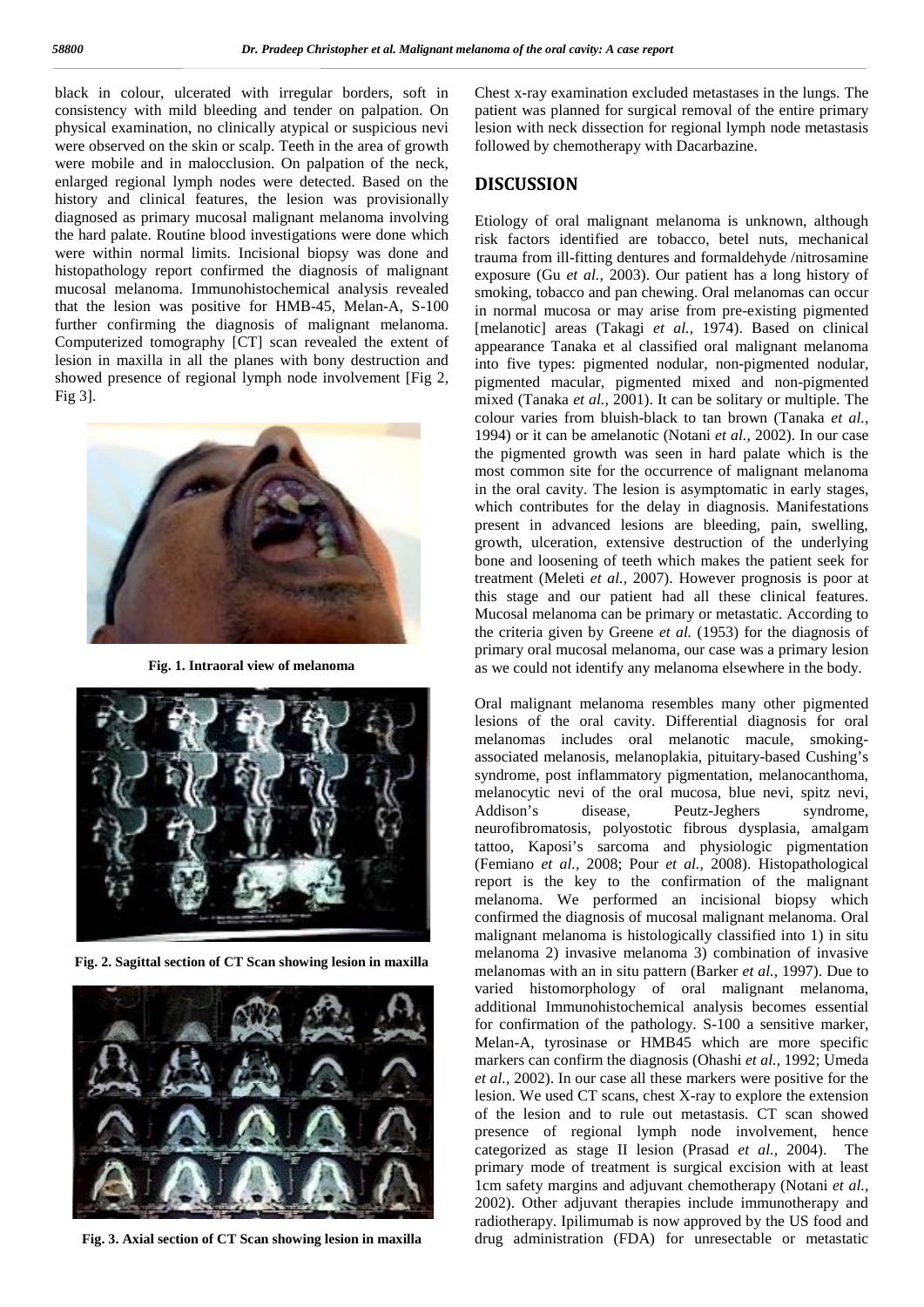melanoma (Hodi *et al.,* 2010). Vemurafenib is recommended for patients with untreated metastatic melanoma (Chapman *et al.,* 2011). Although oral malignant melanomas are not radio sensitive, radiation therapy can be used when surgery is contraindicated in medically compromised patients or after surgery if adequate margins cannot be achieved (Pour, 2008). Lymph node dissection must be done along with excision of primary tumour when there is nodal involvement. Chemotherapy should always be considered as a supplemental treatment with surgery to achieve better prognosis (Umeda and Shimada, 1994). Many chemotherapeutic agents have been used for malignant melanomas but Dacarbazine was reported to have the best response rate. Since this tumour is very aggressive, multimodal treatment is necessary to prevent recurrence and metastasis. Hence our patient was planned for surgical removal of the entire primary lesion with neck dissection for regional lymph node metastasis followed by chemotherapy with Dacarbazine. Periodic long-term follow up is essential as recurrences can occur even after 10-15 years (Aggarwal *et al.,* 2016). Prognosis of oral melanoma are very poor compared to cutaneous melanomas and other oral cancers. Regardless of location, the prognosis for oral melanomas is poor, with an overall 5-year survival rate of 15% (Hicks and Flaitz, 2000). Reasons attributed are delay in diagnosis, difficult anatomy, Increased vascularity of the oral mucosa, aggressive biologic behaviour of the oral malignant melanoma and absence of standardized treatment protocols due to rarity of this disease. Important factors governing prognosis are tumour thickness, regional lymph node dissemination and distant metastasis (Meleti *et al.,* 2007). In our case there was regional lymph node metastasis, hence prognosis will be poor even after surgical removal with adequate margins. From the review of literature, it is evident that early detection and lifelong periodic follow-up of oral malignant melanoma is important in the management of this aggressive neoplasm (Kaul and Kumar, 2013).

#### **Conclusion**

Oral malignant melanoma resembles many other pigmented, non-malignant lesions of the oral cavity. Hence any pigmented lesion in the oral cavity must be seriously looked upon and biopsied to rule out malignancy. Oral mucosal malignant melanoma is more aggressive and has grave prognosis than cutaneous malignant melanoma. Since they are asymptomatic, early diagnosis and aggressive management are vital for improving prognosis of the patients. Owing to rarity of these lesions, definite treatment protocols are lacking. Thus, multimodal therapy would be the best option. Despite of multimodal treatment, oral malignant melanoma has poor prognosis and less survival rate.

### **REFERENCES**

- Aggarwal H, Kumar P, Alvi HA. 2016. Significance of follow up surveillance in oral malignant melanoma. *South Asian Journal of Cancer,* 5(1):32.
- Barker BF, Carpenter WM, Daniels TE, Kahn MA, Leider AS, Lozada-Nur F, Lynch DP, Melrose R, Merrell P, Morton T, Peters E. 1997. Oral muscosal melanomas: The WESTOP Banff workshop proceedings. Oral Surgery, Oral Medicine, Oral Pathology, *Oral Radiology, and Endodontology,* Jun 30;83(6):672-9.
- Broomhall, C, Lewis MG. 1967. Malignant melanoma of the oral cavity in Ugandan Africans. *British Journal of Surgery,* 1;54(7):581-4.
- Chapman PB, Hauschild A, Robert C, Haanen JB, Ascierto P, Larkin J, Dummer R, Garbe C, Testori A, Maio M, Hogg D. 2011. Improved survival with vemurafenib in melanoma with BRAF V600E mutation. *New England Journal of Medicine,* 30;364(26):2507-16.
- Femiano F, Lanza A, Buonaiuto C, Gombos F, Di Spirito F, Cirillo N. 2008. Oral malignant melanoma: a review of the literature. *Journal of oral pathology & medicine,* 1;37(7):383-8.
- Greene GW, Haynes JW, Dozier M, Blumberg JM, Bernier JL. 1953. Primary malignant melanoma of the oral mucosa. Oral Surgery, Oral Medicine, *Oral Pathology,* 1;6(12): 1435-43.
- Gu GM, Epstein JB, Morton TH. 2003. Intraoral melanoma: long-term follow-up and implication for dental clinicians. A case report and literature review. *Oral Surgery, Oral Medicine, Oral Pathology, Oral Radiology, and Endodontology,* 31;96(4):404-13.
- Hicks MJ, Flaitz CM. 2000. Oral mucosal melanoma: epidemiology and pathobiology. *Oral Oncology.,* Mar 31;36(2):152-69.
- Hodi FS, O'day SJ, McDermott DF, Weber RW, Sosman JA, Haanen JB, Gonzalez R, Robert C, Schadendorf D, Hassel JC, Akerley W. 2010. Improved survival with ipilimumab in patients with metastatic melanoma. *N Engl j Med.,* Aug 19, (363):711-23.
- Kaul S, Kumar P. 2013. Significance of early detection of oral malignant melanoma in improving prognosis. *South Asian Journal of Cancer,* 2(4):199.
- Meleti M, Leemans CR, Mooi WJ, Vescovi P, van der Waal I. 2007. Oral malignant melanoma: a review of the literature. *Oral oncology,* 28;43(2):116-21.
- Notani K, Shindoh M, Yamazaki Y, Nakamura H, Watanabe M, Kogoh T, Ferguson MM, Fukuda H. 2002. Amelanotic malignant melanomas of the oral mucosa. *British Journal of Oral and Maxillofacial Surgery,* 30;40(3):195-200.
- Ohashi K, Kasuga T, Tanaka N, Enomoto S, Horiuchi J, Okada N. 1992. Malignant melanomas of the oral cavity: heterogeneity of pathological and clinical features. *Virchows Archiv,* 1;420(1):43-50.
- Östman J, Anneroth G, Gustafsson H, Tavelin B. 1995. Malignant oral tumours in Sweden 1960–1989—an epidemiological study. *European Journal of Cancer Part B: Oral Oncology,* 1;31(2):106-12.
- Pour MH. 2008. Malignant melanoma of the oral cavity: a review of literature. *Indian Journal of Dental Research,* 1;19(1):47.
- Prasad ML, Patel SG, Huvos AG, Shah JP, Busam KJ. 2004. Primary mucosal melanoma of the head and neck. *Cancer*, 15;100(8):1657-64.
- Rapini RP, Golitz LE, Greer RO, Krekorian EA, Poulson T. 1985. Primary malignant melanoma of the oral cavity. A review of 177 cases. *Cancer*, 1;55(7):1543-51.
- Snow GB, Van der Waal I. 1986. Mucosal melanomas of the head and neck. *Otolaryngologic clinics of North America*, 19(3):537-47.
- Takagi M, Ishikawa G, Mori W. 1974. Primary malignant melanoma of the oral cavity in Japan. With special reference to mucosal melanosis. *Cancer*, Aug 1;34(2):358- 70.